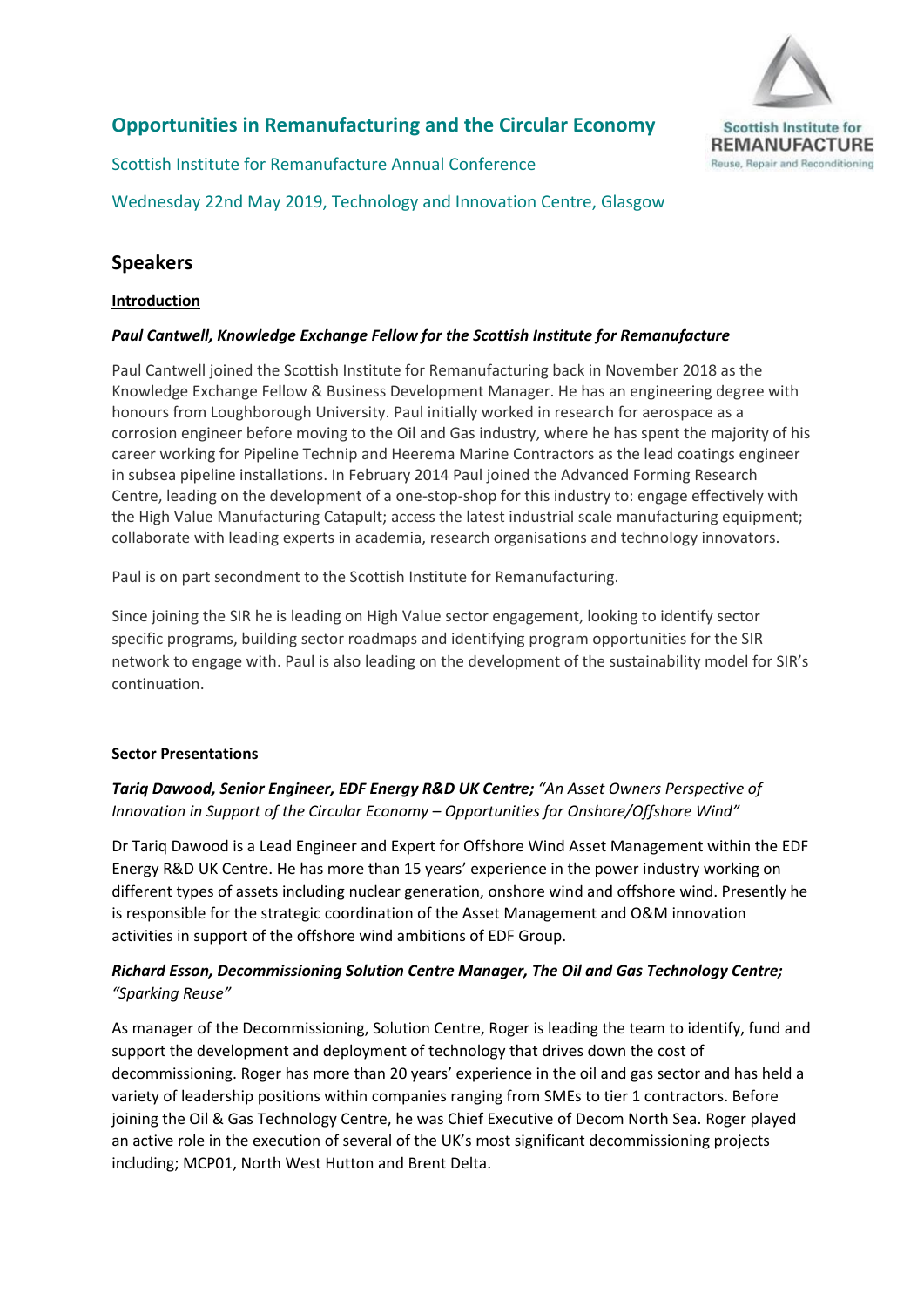*David Scott, BeYonder Ltd; "Can we use CE thinking to provide solutions that will save the planet without damaging inclusive growth?"*

David is a Director of BeYonder Ltd., a Glasgow-based textile manufacturer specialising in prototyping, sampling and short production runs for ethical product designers. BeYonder was founded in early 2013 as a profit for purpose organisation and was one of the first employers to commit to the Living Wage and the Scottish Business Pledge. The company has fully committed to the Scottish National Performance Framework.

#### **Technology presentations**

## *Dr Andreas Reimer, Advanced Forming Research Centre; "AFRC Strategic Programme in Remanufacturing"*

Dr Andreas Reimer is a Manufacturing Engineer in the AFRC and University of Strathclyde. He joined the AFRC in 2014 as Post Graduate Researcher and soon become a Manufacture Engineer in 2016. He has an Engineering Doctorate in machining optimisation and has more than 10 years of research experiences in Machining, AM and Remanufacturing. Andreas is well experienced with various Remanufacturing projects and delivered them successfully in collaboration with SME's. Currently, he is co-ordinating the AFRC's Remanufacturing theme and is developing innovative applications and collaboration projects with local companies on across Scotland's various manufacturing sectors.

The AFRC has five large-scale research themes, one of which is remanufacturing, which aims to reduce wastage and enhance Scotland's manufacturing competitiveness.

#### *Ross Harris, University of Strathclyde; "An evaluation of the DAFT Model for Inspection practices"*

My name is Ross Harris. I am a PhD Student at the University of Strathclyde, DMEM studying sustainable engineering, in particular focusing on improving operational features of Automotive Remanufacturing. I studied both my Undergrad in Product Design and Innovation and my PostGrad in Product Engineering Design at Strathclyde with the aim of developing my technical knowledge and design concepts in order to work within a high powered design firm in the UK. However due to the increasing issues surrounding climate change and demising material resources I decided to shift my focus after my Masters to Sustainable Engineering concepts and so approached Dr Winifred Ijomah about doing a PhD in the field of Remanufacturing.

I am currently in the write up stage of my PhD, with the last few aspects being finalised before submission.

#### *David Ferguson, KTP Associate, Turner Iceni; "M-HAS wind turbine condition monitoring system"*

Dr David Ferguson is a KTP Associate working with Turner Iceni on failure detection algorithm development of their M-HAS wind turbine condition monitoring system. M-HAS is a highly customised yet lower cost monitoring system which can be retrofitted to any wind turbine to provide the wind farm operator with the information required to make key maintenance and procurement decisions. The presentation will give a brief overview of the system and how it can contribute to a circular economy through its ability to aid in the procurement process.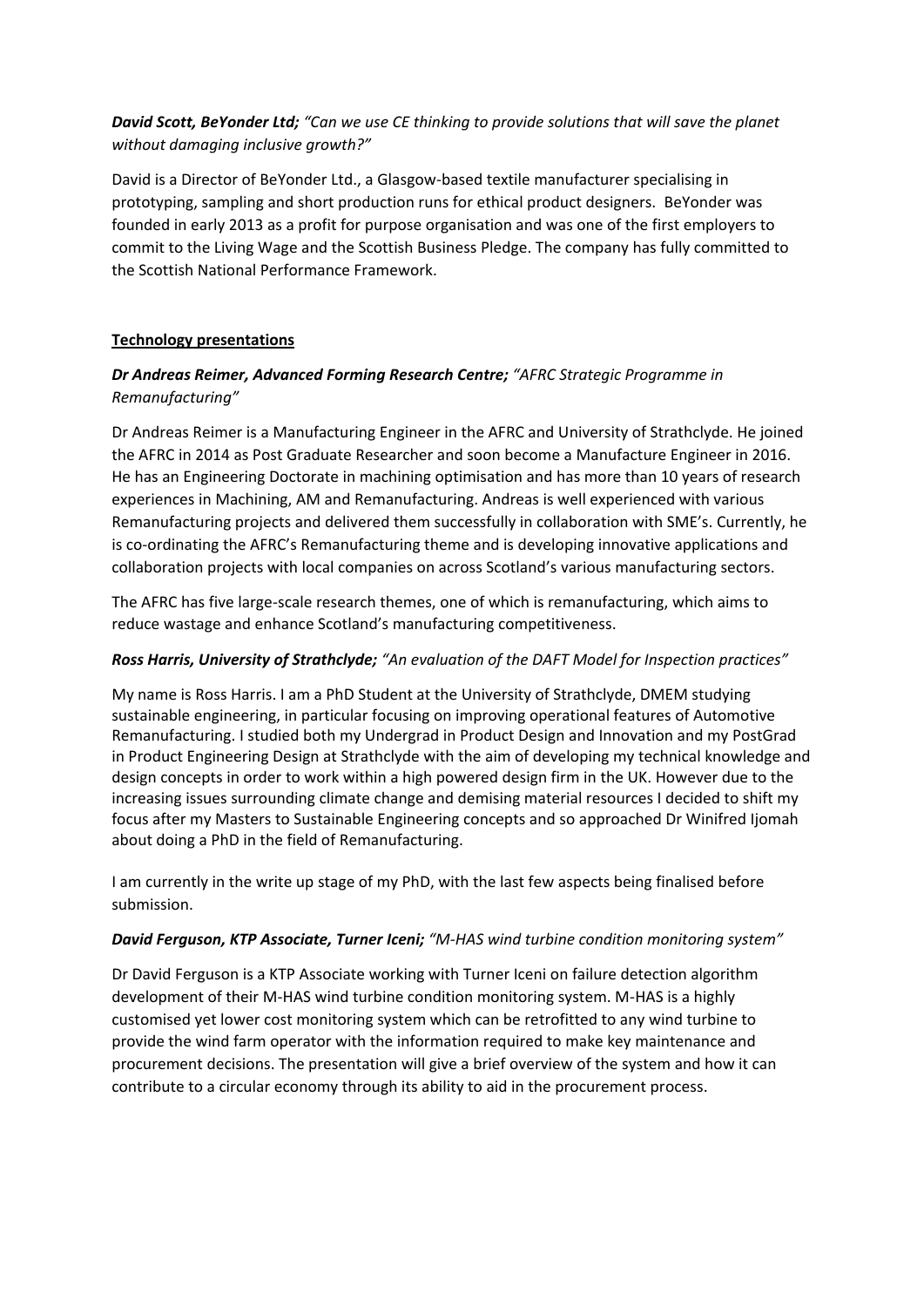## *Dr Sam Vitesse, Edinburgh Napier University; "Utilising 3D printable leather composite materials towards repair, reuse and increased longevity of leather products"*

Dr Samantha Vettese is a Reader in Design at Edinburgh Napier University running their Critical and Contextual Studies programme. Her research is cross disciplinary working with material science, microbiology, psychology and tourism.

Paul Kerlaff is the course leader in Interior and Spatial design at Edinburgh Napier University with research in sustainable materials and modular design solutions.

Denise Milne is Research Assistant and PhD candidate at Edinburgh Napier University who also runs her own digital craft workshops 'Wee Replicators', innovating in the use of 3d pens.

#### **Support for circular economy**

## *Paul McSweeney, CEO, Zero Net Services; "The consumer and the Circular Economy - what's in it for them?"*

Paul McSweeney, CEO & Founder of ZeroNet Services. 25 year veteran of the IT and system integration industry. Spent 6 years in foundation role creating and building the ZeroNet cloud-based software platform and establishing a commercial basis for the business. The ZeroNet is the world's first intelligent, virtual reverse logistics platform designed to facilitate a paradigm shift in resource efficiency by optimising how post-consumer products and materials are recovered from the household. It has been designed with the Circular Economy in mind and has substantial corporate support from many leading global brands.

## *Karen McFadden, Business Development Manager, Catax; "Catax: Helping Circular Business Owners Understand their Tax Relief Opportunities"*

"Hi everybody, my name is Karen McFadden and like you, I love my job. Why? Well… have you ever had a letter through your door that reads "tax rebate"? Now imagine your company getting this rebate too. That's right- My role is to go into UK based companies and help them understand if they are entitled to claim tax back through a variety of government initiatives called: Research & Development, Capital Allowances and Patent Box tax relief.

And not only is my job amazing, Catax have got to be thee best company I've ever worked for. They believe in their staff, they are trusting, dynamic and most importantly bold. They love new ideas being brought to the table and they encourage the UK team to become as involved in the Circular Economy as possible.

Having been involved in this field for the last 6 months, it astounds me how impactful some of these companies are yet they are not being made aware of the tax relief they can claim. Enter Catax. My mission is to spread the word on these fantastic incentives and to help as many businesses claim as possible."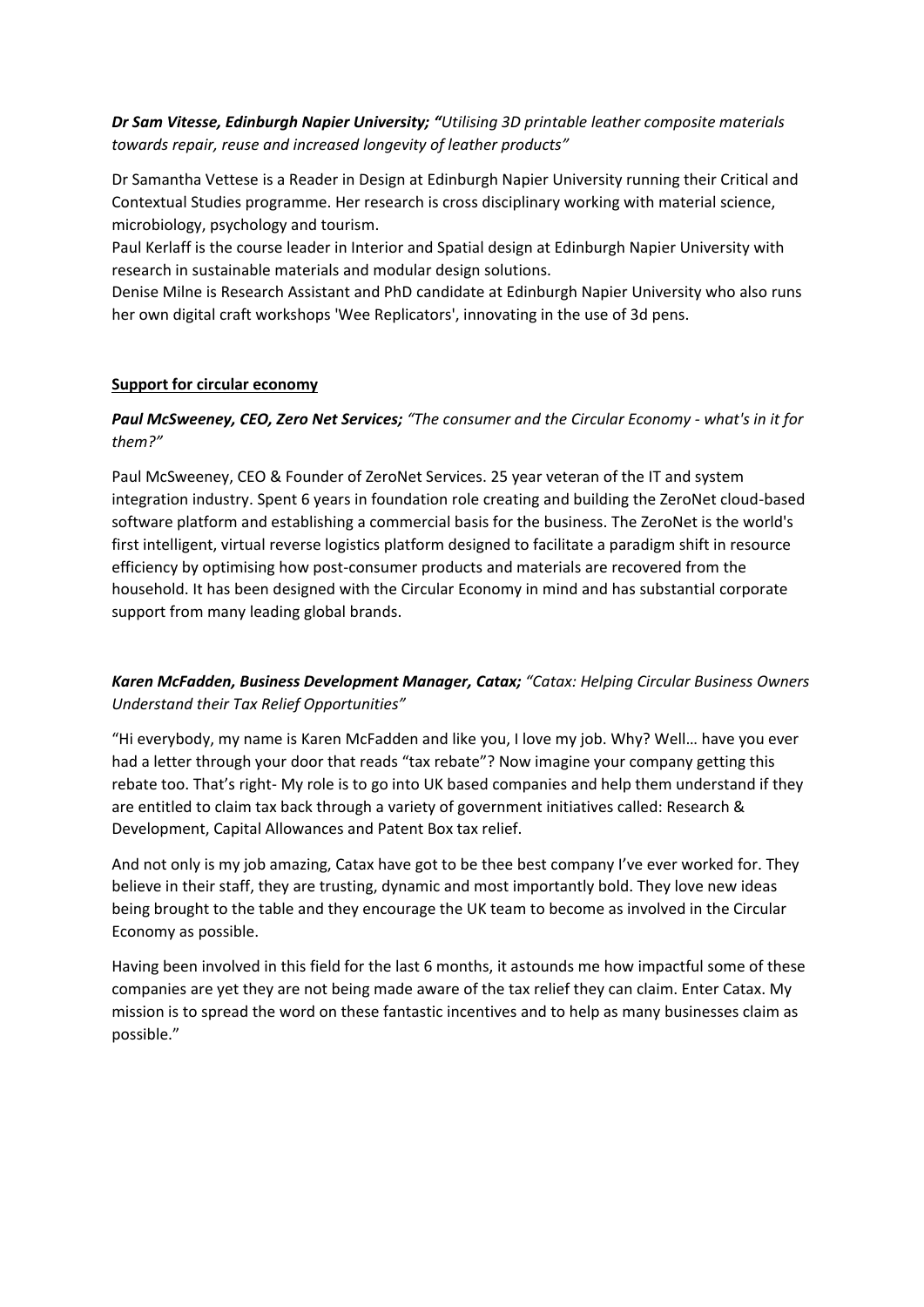# *Colin Kennedy, Manufacturing Sector Manager, Zero Waste Scotland; "Circular Economy Business Support"*

Colin has a key role in supporting Scottish Manufacturing by driving sustainable change within the sector and enabling companies to realise the opportunities for growth and development associated with adopting circular economy business practices.

## **Funding fireside discussion**

## *Andrew Dickson, Programme Manager, Zero Waste Scotland*

Drawing on over 20 years of experience, Andrew Dickson is Programme Manager for Zero Waste Scotland's Circular Economy Investment Fund. Andrew started his career in 1997 in Research & Development and product applications in the food manufacturing sector before moving into Research & Development in the organics recycling industry in 2000. Following a number of years working with industry and the private sector, Andrew joined Zero Waste Scotland in 2009.

He oversees the provision of Zero Waste Scotland's £18m Circular Economy Investment Fund – a major SME focussed grant programme that aims to deliver and support innovative and transformational projects in Scotland that will accelerate the transition from a linear to circular economy, and underpins Zero Waste Scotland's vision.

## *Dr Abi Hird, Manufacturing Team, KTN, Innovate UK*

Abi is part of the Manufacturing team in KTN, which helps manufacturers to innovate and innovators to manufacture. It does this by making targeted links to the right knowledge, partners, facilities and funding.

Abi's career as a Design and Manufacturing Management academic fuelled her passion for impactful innovation, building relationships and knowledge transfer. With a focus on improving decision making and productivity, Abi led a number of successful multi-partner research projects across a range of manufacturing sectors including medical

devices, shipbuilding, defence, automotive, aerospace, food and drink, fashion and textiles.

Abi has a Doctorate in Systems Engineering (2013) and an MEng in Product Design Engineering (2008) from University of Strathclyde.

#### *Diane Duncan, Head of Low Carbon and Clean Technology, Highlands and Islands Enterprise*

*Diane is Head of Low carbon and clean tech at Highlands and Islands Enterprise. Her organisation is responsible for economic and community development for an area which covers half the geography of Scotland (about the size of Belgium) and has 90 inhabited islands and around 10% of Scotland's population.* 

*She has worked in HiE for almost 18 years in a variety of roles. She joined in 2001 as head of education and skills to support the work to set up the regional university and manage the modern apprentice programmes. She was promoted into the role of head of regional infrastructure and brought to this role. Her interest in resource and energy efficiency, low carbon and sustainability.*